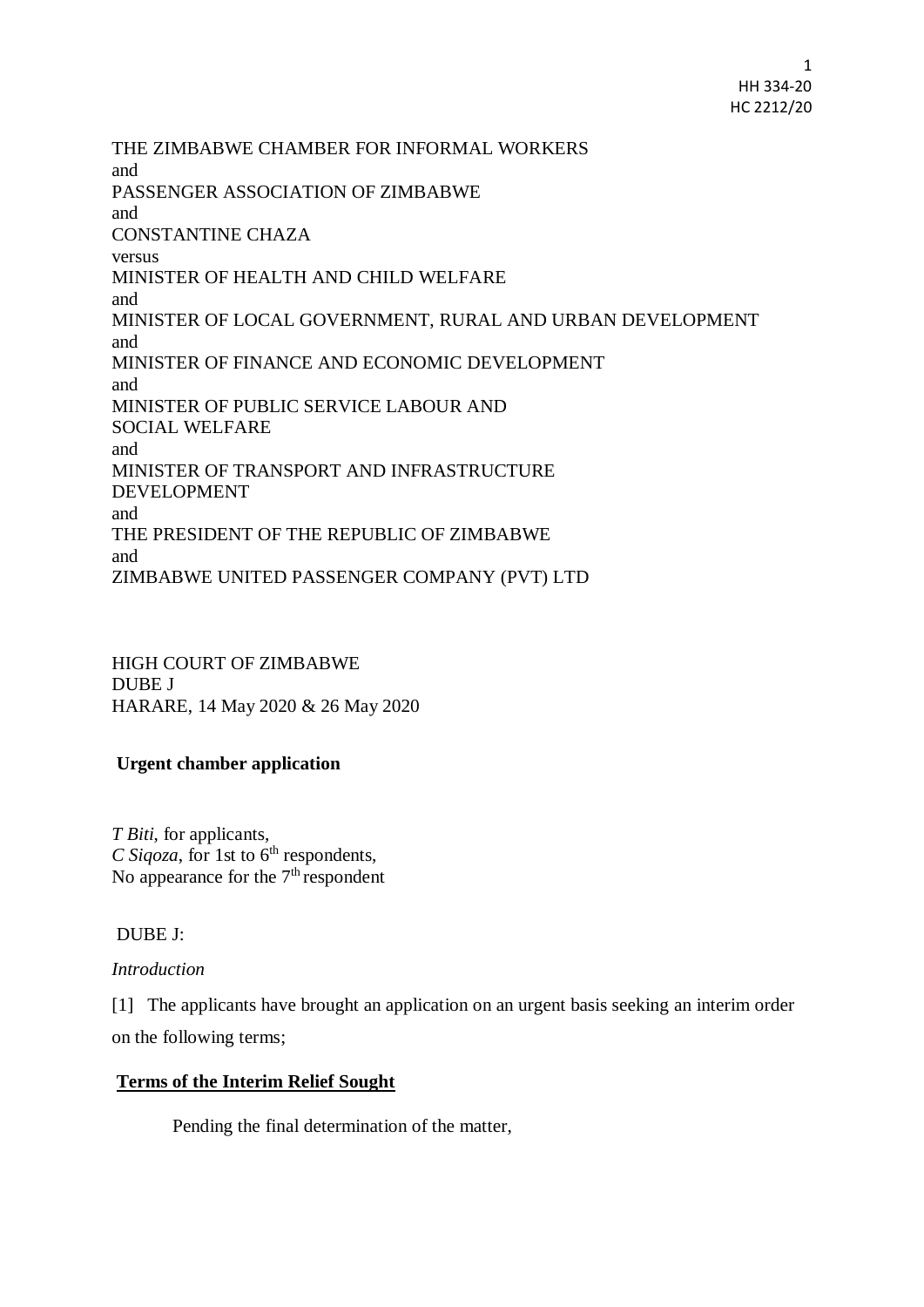- 1. The 1<sup>st</sup> Respondent within 3 days of this order amend the Public Health (COVID-19 Prevention, Containment and Treatment) (National Lockdown) Order 2020 published under Statutory Instrument 83 of 2020 to allow the operation of registered transporters and other operators to ferry passengers on their licensed routes subject to compliance with relevant lockdown conditions such as social distancing, temperature testing and the use of sanitizers.
- 2. Allow informal businesses to reopen, subject to compliance with lockdown regulations of social distancing, temperature testing and sanitizing.

In the final, the applicants seek an order declaring that s8 of the Public Health (COVID-19, Prevention, Containment and Treatment) Regulations, published as Statutory Instrument 77 /20 is *ultra vires*s 68 of the Public Health Act and breaches s 134 of the Constitution. Secondly, a declaration hat s 4(2), 4(1) and 11(f) of the Public Health (COVID-19, Prevention, Containment and Treatment) Regulations, published as Statutory Instrument S.I 83\20 as amended be declared to be *ultra vires* the Public Health Act and s 134 of the Constitution of Zimbabwe.

#### *The parties*

[2] The first applicant is the Zimbabwe Chamber of Informal Economy Associations, a registered trust representing the interests of workers in the informal industries in particular, vendors, cross border traders, artisanal minors, commuter omnibus operators, and drivers such as hairdressers, backyard mechanics and other informal workers. The second respondent is the Passenger Association of Zimbabwe representing the interests of commuters. The third applicant is an individual and a worker who commutes every day from Chitungwiza to Harare.

[3] The first to fifth respondents are government ministers who hold different portfolios in the Government of Zimbabwe. The sixth respondent is the President of the Republic of Zimbabwe. The respondents are cited in their official capacities. The seventh respondent is the Zimbabwe United Passenger Company (Pvt) Ltd, [ZUPCO], a company in the transport business.

[4] According to the Centre for Disease Control and Prevention of South Korea, this is how the COVID 19 was fuelled in South Korea. A 35 year old Chinese national flew into South Korea feeling well. On 6 February 2020, she was involved in a minor traffic accident. She decided to go to hospital for a check-up. She had a slight temperature but no physical injuries. The authorities wanted to test her and she declined and said she was not sick and went away.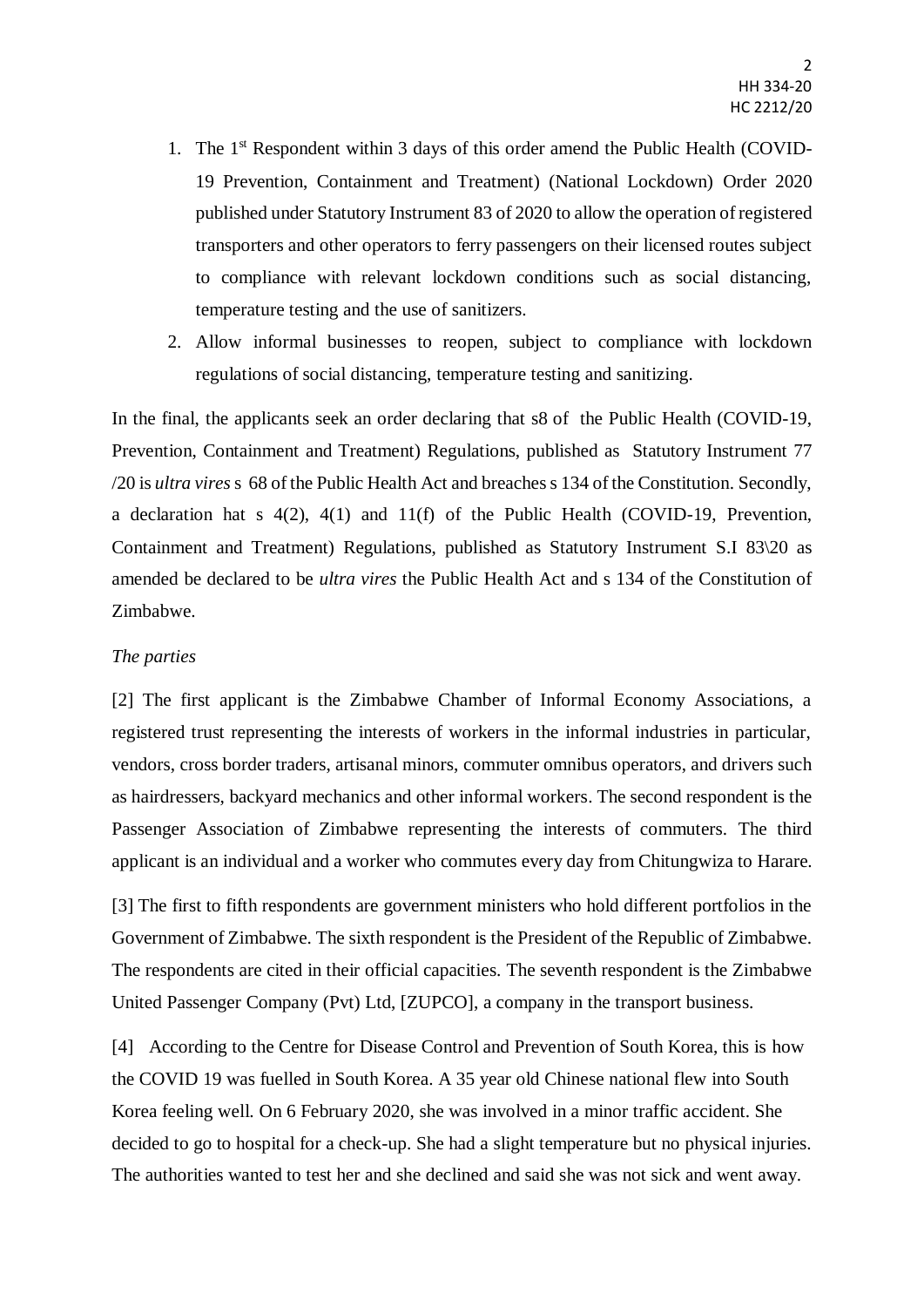On the 9 and 16 February she attended two church services. After that, her symptoms started to show. She went to a hotel and had a buffet lunch .She was tested for the Corona virus and she tested positive. She was made patient 31 of South Korea .Patient 31created approximately 60 % of all cases in S Korea. A total of 1200 people were infected at the two church services. Some of the people from the church services went on to attend a funeral and infected some people there. There was a domino effect. Patient 31 created 5382 COVID-19 cases. [5] This narration comes in the backdrop of the deadly Corona virus disease, officially known as the COVID -19 virus. COVID -19 is a highly infectious disease. The case of patient number 31 of South Korea, is a classic example of how contagious the virus is. It is a severe respiratory disease with no known cure which is spreading wildly across the globe.

[6] Sometime in November 2019 a novel virus broke out in Wuhan, China. On December 31, 2020, the Chinese government alerted the World Health Organization, [WHO], of the disease outbreak. On 11 March 2020, the WHO declared COVID -19 a global pandemic. As at the time of writing this judgment, there are more than 5.548, 858 COVID -19 recorded cases, 347, 858 deaths, 2,327, 338 recoveries and 2,873, 662 active cases worldwide. The COVID -19 has caused more deaths than most epidemics in recent history.

[7] The first case of the COVID -19 virus was reported in Zimbabwe sometime in mid-March 2020. As at 26 May 2020, a total of 56 people have been confirmed infected with the virus. There have been 4 deaths and so far there are 25 recoveries. As part of the fight against the virus, the sixth respondent declared the COVID - 19 a national disaster. The first respondent has declared the COVID -19 a formidable epidemic and put in place measures to tackle the disease. These are the measures under challenge.

#### *Applicants' submissions*

[8] The applicants' challenge is targeted at the regulations that allow the opening up of the economy to the formal sector and the restriction of transport services to the seventh respondent. [9] Applicants submitted as follows. The orders made by the first respondent in consultation with the sixth respondent under the following Statutory Instruments, S.I 83/0F 2020, S.I 83 /2020. S.1 86/2020, S.I 93/2020, S.I 94/2020. S.I 99/2020, S.I 101/2020, S.I 102/2020, S.I 103/2020, are a nullity in that s 8 of S.I 77/2020 upon which they are premised, is unconstitutional for the reason that it allows unlawful delegation of delegated power to the sixth respondent in breach of s 134 of the Constitution of Zimbabwe. Whilst s 68 of the Public Health Act delegates powers to the first respondent to make regulations, the first respondent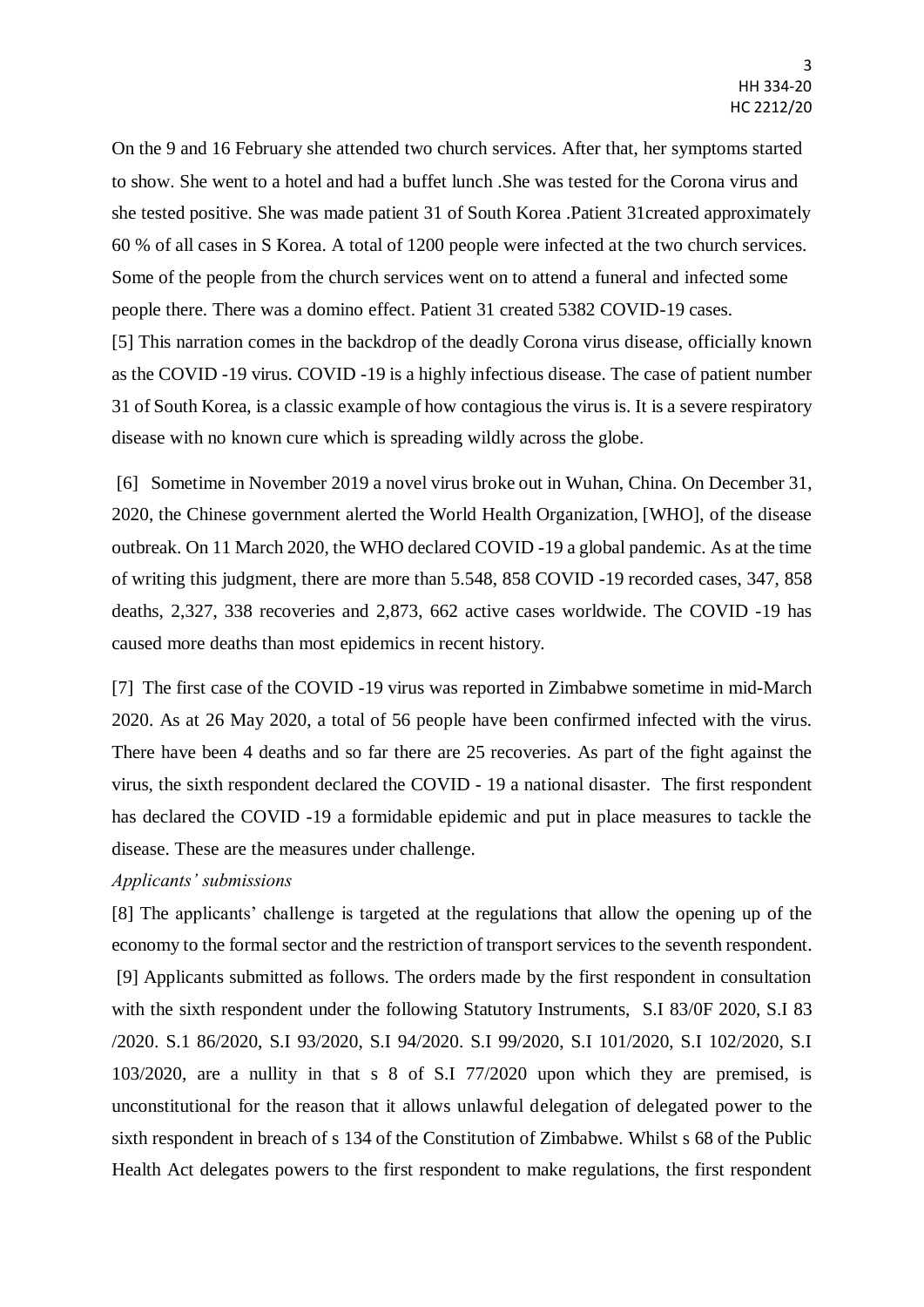may not sub delegate that power to the sixth respondent or in any other manner .The powers exercised are *ultra vires* the powers given to the respondent in s 68 of the Public Health Act, [*Chapter 15:17*], making all the other statutory instruments that follow upon this instrument are illegal.

[10] Secondly, that the power exercised in allowing the seventh respondent and vehicles provided by the Public Service Association to operate to the exclusion all other public transporters creates a monopoly over public transport by the seventh respondent. It affects the rights of their members and infringes upon their right to freedom of profession, trade and occupation codified under s 68 of the Constitution and the right to equal protection and benefit of the law in terms of s 56 (1) of the Constitution .The seventh respondent has only 160 buses and is unable to meet the demand for transport. Their members who are commuter omnibus owners are prejudiced in that they are unable to carry out their businesses, operate and source income to feed their families.

[11] Thirdly, the power exercised in terms of s 11F (1) of S.I 83/20 allowing formal business to open while the informal sector remains closed, is unfair and unreasonable and *ultra vires* s 68 of the Public Health Act and even s 8 of S.I 77/20. The majority of the people of Zimbabwe are in the informal sector and are the hardest hit by the lockdown measures and poverty. Their members have been unable to fend for their families and pay rentals. Safety nets in the form of handouts have not been provided to their members. Whilst they appreciate that the government has a duty to protect the right to health, a balance must be struck between the welfare of the people and the imposition of the restrictions. There is no reason why their members should be prevented from working. It is discriminatory, unfair and unconscionable for the government to reopen formal businesses to the exclusion of the informal sector.

[12] The restrictions imposed affect the applicants' members and infringe upon their rights to health, the right to life in terms of s 48 (1) of the Constitution. The monopoly given to seventh respondent infringes applicants' right freedom of profession, trade and occupation guaranteed under s 64 of the Constitution. The treatment of applicant's members is discriminatory and unfair and is in breach of their rights right to equal protection and benefits of the law as protected by s 56(1) of the Constitution.

#### *Respondents' submissions*

[13] The seventh respondent did not defend the application. The first to 6th respondents challenged the application on the basis that it is not urgent. The challenge related to the *locus standi* of the first applicant was abandoned. The respondents submitted as follows. The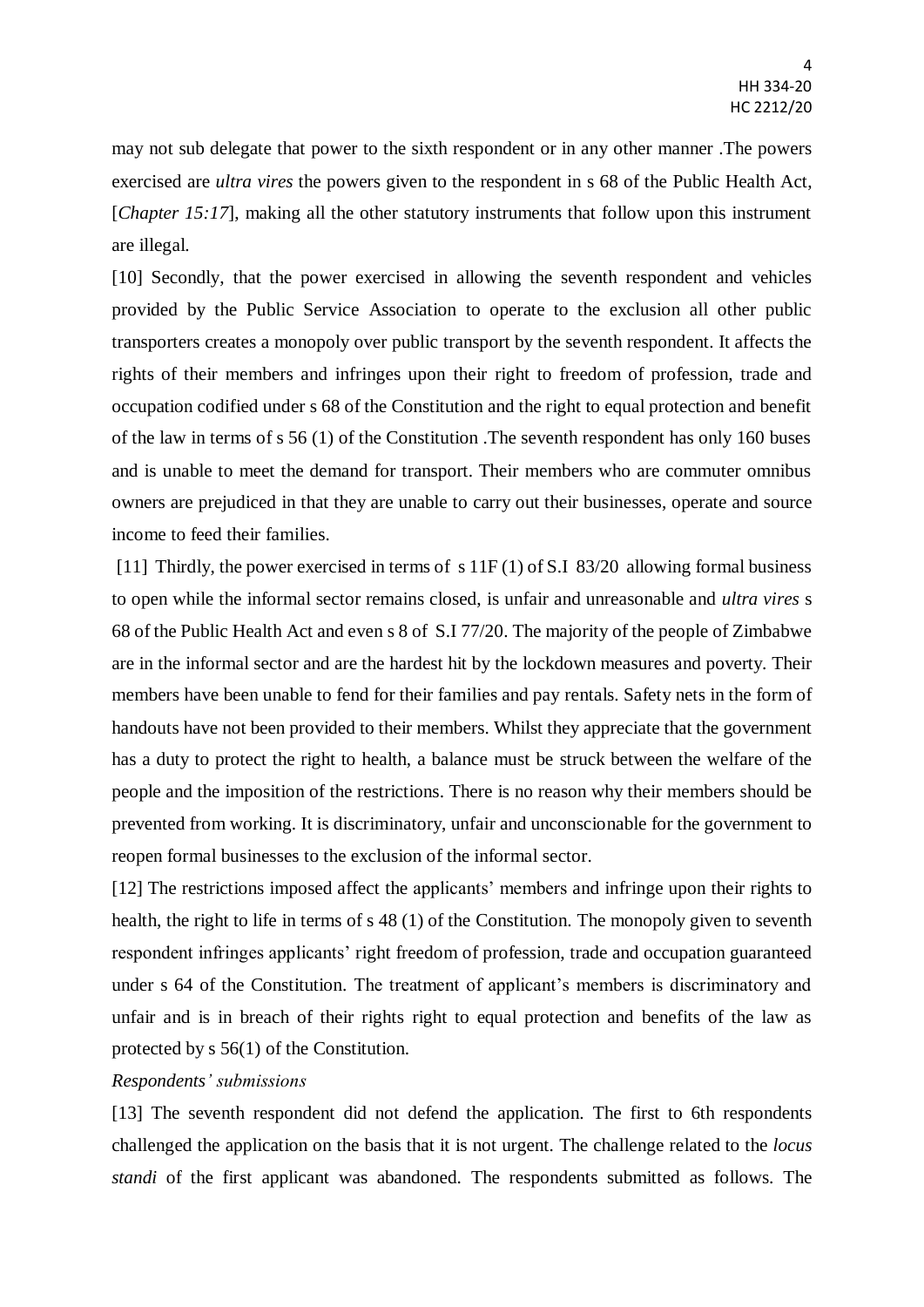restrictions under Statutory Instrument 83 of 2020 came into effect on 28 March 2020.The applicants waited for a month before they approached the court for relief. The applicants' urgency is self-created. The applicants failed to act when the need to act rose and failed to assert them timeously. They urged the court to dismiss the application on the basis of lack of urgency.

[14] On the merits, they submitted as follows. Section 68 of the Act gives the first respondent wide powers to make regulations. He may make regulations putting into place restrictions on any matter in order to prevent the spread of the virus. The section gives the first respondent the power to open or close businesses in order to prevent and contain the spread of the COVID-19. The first respondent was alive to the fact that the restrictions impact on the lives of citizens and the most vulnerable and has put social measures and safety nets in place to cushion citizens from the impact of the restrictions.

[15] The respondents refuted that the restrictions discriminate against the applicants. They submitted that the restrictions are being eased gradually taking into account the stage of the pandemic, in a bid to control it. The Mbare vegetable market has as a result been partially opened. One cannot say that there is a blanket discrimination on the entire informal sector.

[16] The seventh respondent was given a monopoly because it is possible to do social distancing in a bus than a commuter omnibus. The other bus operators have been called upon to engage and operate under Zupco and some have heeded the call.

[17] There has to be a balance between the need to protect the health of citizens and the need for citizens to work. If the court finds that there has been any discrimination, such discrimination is fair, reasonable and justified considering that we are in extraordinary circumstances which are not unique to Zimbabwe alone. This is a matter of life and death. The restrictions are necessary to ensure that citizens' health is protected and this includes the health of the applicants.

#### *Urgency*

[18] A litigant seeking to have a matter dealt with on an urgent basis must show that the matter is urgent and cannot wait to be dealt with as an ordinary matter in the sense that if it is not dealt with immediately, irreparable harm will occur him. Such litigant must assert himself when the need to act arises. He must treat the matter as urgent, see *Kuvarega* v *Registrar General & Anor* 1998 (1) ZLR 188; *Madzivanzira* v *Dextprint Invts (Pvt) Ltd* HH 145/02.

[19] The Public Health (COVID -19) (No 5), S.I 99 of 2020 introduced the following salient amendments. Formal businesses were allowed to open. The informal sector was restricted from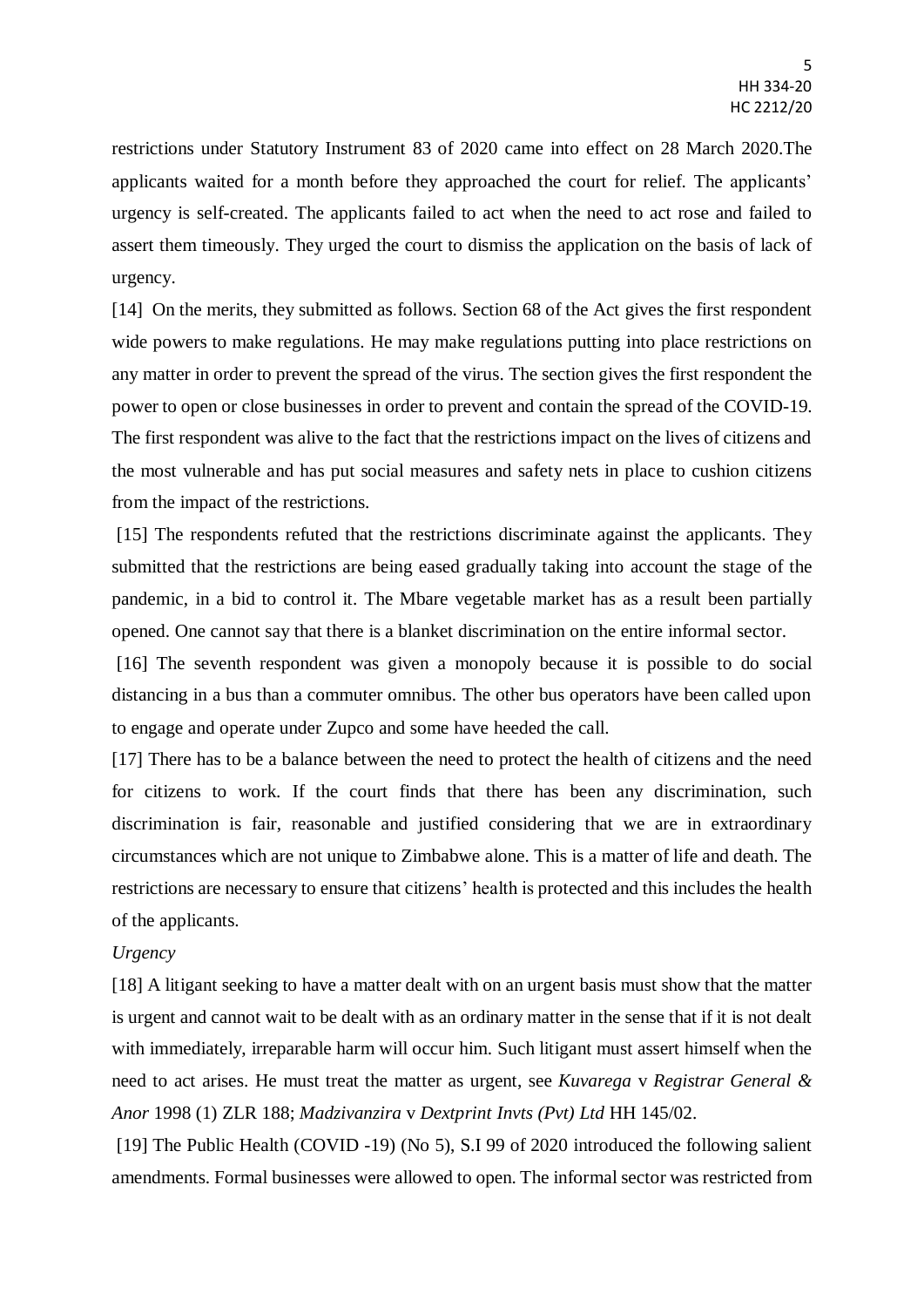operating from the  $3<sup>rd</sup>$  to the  $17<sup>th</sup>$  of May 2010. Everyone was required to wear masks and transport services were to continue but restricted to those provided by the seventh respondent. Only the seventh respondent was to be responsible for the ferrying of commuters.

[20] The restrictions under challenge were brought into effect at a time when the country was already under lockdown and still is. In determining whether the applicants asserted themselves timeously, the court has considered that the applicants' movements were, as in the case of everyone else, under nationwide lockdown and restricted. It was not easy to travel from one place to another due to restrictions to movement of people. The applicants' predicament in delaying to file the application is understandable and reasonable in the circumstances.

[21] Although the application may appear not to meet the basic requirements of urgency, the fact of the matter is that the application will not be capable of being dealt with at a subsequent stage should the lockdown be declared over soon. If the application is not dealt with now, it may be rendered *brutum fulmen.* This is not the sort of matter that can wait and be dealt with at a subsequent stage.

[22] Our courts have to be prepared to relax the rules of urgency in deserving cases, in order to avoid injustices to litigants. Each case must be determined on its own circumstances .This matter is in the public interest in the sense that the lockdown affects every Zimbabwean. The circumstances of this case raise matters of national importance. The public have an interest in learning what the outcome of the court's interpretation of the rules will be. This application cannot wait. For these reasons, I have decided to entertain the application on an urgent basis.

#### *Lawfulness of quarantine powers*

[23] *Section* 134 of the Constitution clothes the first respondent with the power to make subsidiary legislation as follows:

"134 Subsidiary legislation

Parliament may, in an Act of Parliament, delegate power to make statutory instruments within the scope of and for the purposes laid out in that Act, but—

(a) Parliament's primary law-making power must not be delegated;

(b) Statutory instruments must not infringe or limit any of the rights and freedoms set out in the Declaration of Rights;

(c) Statutory instruments must be consistent with the Public Health Act of Parliament under which they are made;

(d) The Public Health Act must specify the limits of the power, the nature and scope of the statutory instrument that may be made, and the principles and standards applicable to the statutory instrument;"

Parliament has an obligation in terms of s 29 (3) of the Constitution to enact laws to protect public health. In terms of s 134 of the Constitution, Parliament may in an Act of Parliament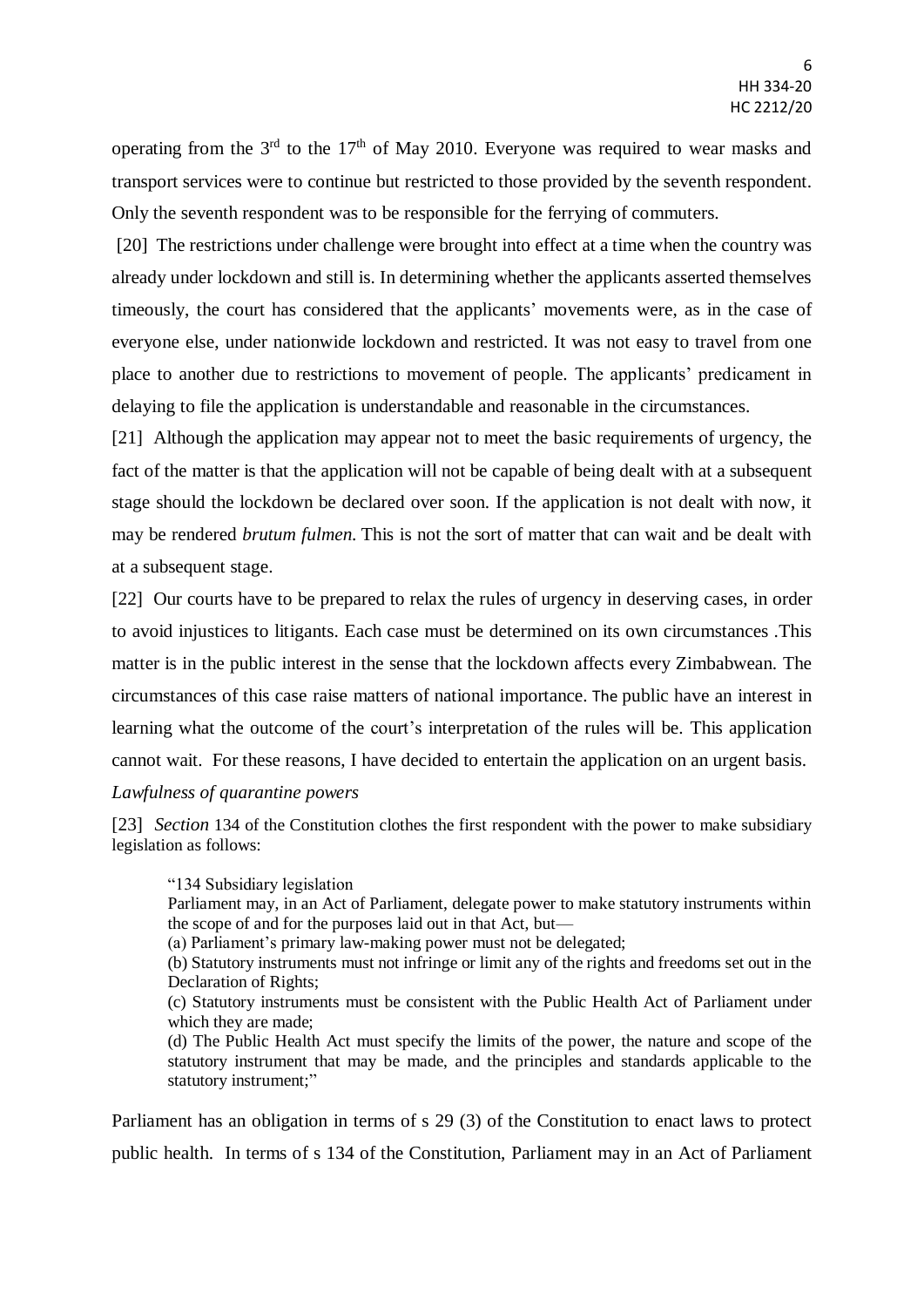delegate power to make statutory instruments within the scope of and for the purposes laid out in an Act.

[24] Section 68 gives the first respondent the power to make regulations that include;

"i) the imposition and enforcement of quarantine

ii) the regulation and restriction of public traffic and of the movements of persons

iii) the closure schools or the regulation and restriction of school attendance

iv) the closing of churches and restriction of gatherings or meetings for the purpose of public worship

v) the regulation or restriction or, where deemed necessary, the closing of any place or places of public entertainment recreation or amusement, or where intoxicating liquor is sold by retail, and the regulation or restriction, or, where deemed necessary, the prohibition, of the convening, holding or attending of entertainments, assemblies, meetings or other public gatherings

vi) the prevention and remedying of overcrowding or the keeping of a dwelling or other building or the contents thereof in a state of sanitation posing or likely to pose a public health risk;

(vii) the medical examination of persons who are suspected of being infected with, or who may have recently been exposed to the infection of, such disease, and of persons about to depart from any infected area, and the disinfection of their baggage and personal effects, and the detention of such persons until they have after such examination been certified to be free from any infectious disease and until their baggage and personal effects have been disinfected;

(viii) the keeping under medical observation or surveillance, or the removal, detention and isolation of persons who may have recently been exposed to the infection of, and who may be in the incubation stage of; such disease the detention and isolation of such persons until released by due authority, the use of guards and force for that purpose, and, in case of absolute necessity, the use of firearms or other weapons, and the arrest with or without warrant of any person who has escaped from such detention or isolation;

(ix) the establishment of isolation hospitals and the removal and isolation of persons who are or are suspected to be suffering from any such disease, the accommodation, classification, care and control of such persons and their detention until discharged by due authority as recovered and free from infection, and the establishment, management and control of convalescent homes or similar institutions for the accommodation of persons who have recovered from any such dis-ease;

(x) the provision of disinfecting plant and equipment, and the disinfection or where disinfection is impossible, the destruction of any article or thing, or the disinfection of any premises which are or are believed to be contaminated with the infection of such disease;

(xi) the inspection of premises and articles and the discovery and remedying of sanitary or other defects likely to favour the spread or render difficult the eradication of such disease;

xii) and such other matters as the Minister may deem necessary for preventing the occurrence of such disease or limiting or preventing the spread thereof or for its eradication and generally for the better carrying out and attaining the objects and purposes of this Part."

[25] On 23 March 2020 and in response to the pandemic, a state of disaster was declared in terms of S.I 79/20. The first respondent enacted the Public Health (COVID -19 Prevention , Containment and Treatment) Regulations 2020, published in S.I 77/20 in terms of s68 of the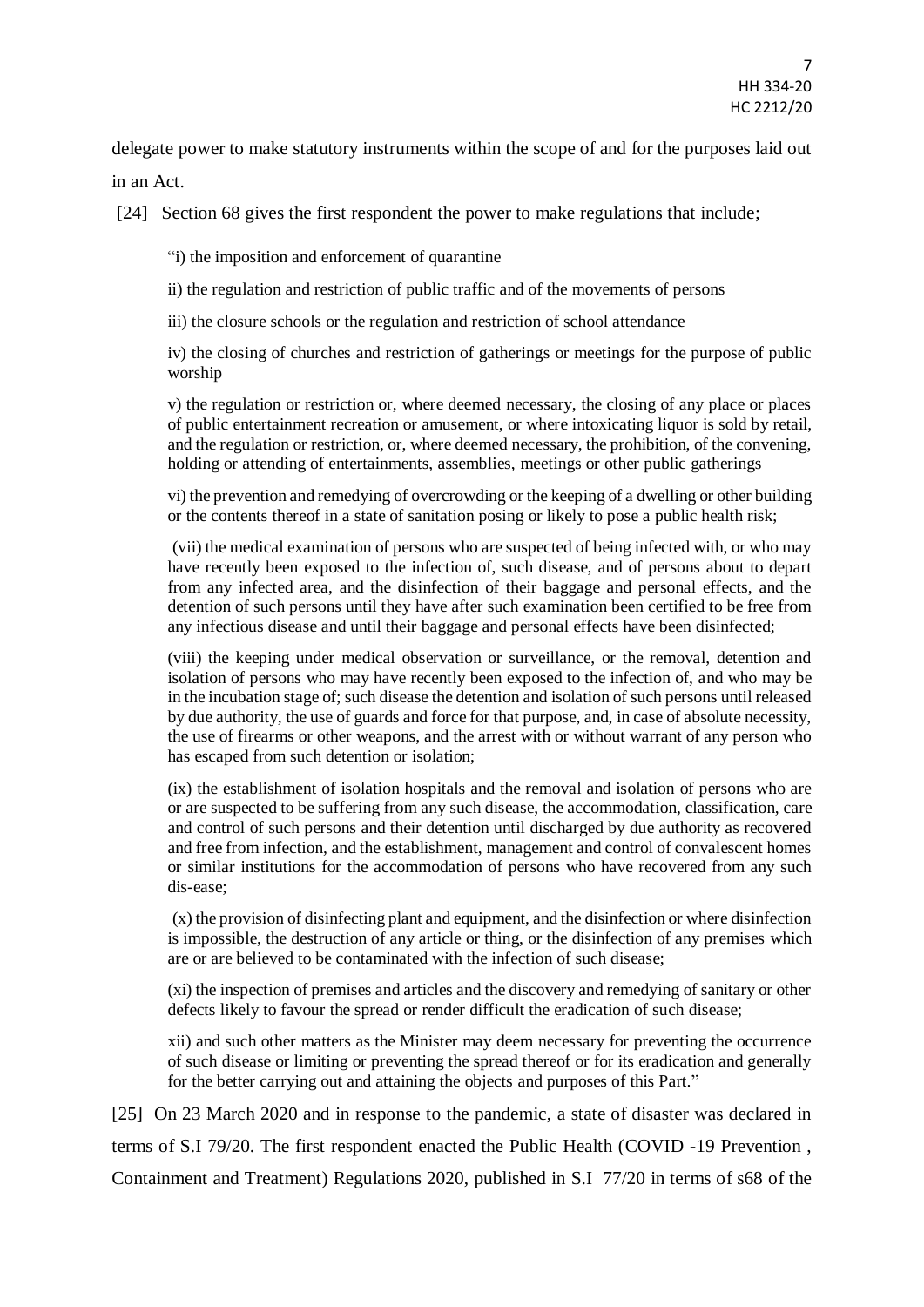Public Health Act, [*Chapter 15:17*], hereinafter referred to as the Act. He declared COVID - 19 as a formidable epidemic disease in terms of s 3(1). In s 6(1) he introduced compulsory testing, detention of any person infected with Covid -19, the mandatory quarantine of any person confirmed with Covid -19 and prohibition of public gatherings during the time the declaration is in force.

[26] On 29 March 2020, the first respondent promulgated the Public Health Covid -19 Prevention, Containment, and Treatment) (National Lockdown) Order, Statutory Instrument 83 of 2020 providing for a national lockdown and prohibition of all gatherings. Movement of all citizens was restricted in order to minimize transmission of the virus. Every individual except those employed in essential services were confined to their homes with permission to leave only in order to buy basic necessities, medicines and medical assistance A 21 day lockdown from 30 March 2020 to 19 April 2020 was announced. Having reviewed the position on the ground on 19 April 2020, it was announced that the lockdown would continue for a further 14 days from 20 April 2020 to 3 May 2020 under S.I 93/20 and later to 17 may under S.I 94/20.

[27] The Public Health (COVID -19 Prevention Containment and Treatment) (Amendment) Regulations, S.I 98/2020 were published and declared the COVID -19 as a formidable epidemic disease and extended the lockdown until 1<sup>st</sup> of January 2021.

[28] This was followed by the Public Health (COVID -19 Prevention Containment and Treatment) (National Lockdown) (Amendment) Order, 2020 (No 5), published under S.I 99 of 2020 on 2 May 2020. This statutory instrument was made in terms of s 8 of S.I 77/2020. The regulations introduced the changes which are the subject of these proceedings.

### *Did the First respondent sub delegate his powers?*

[29] Regulations stem from delegated power. It is trite law that regulations can only be promulgated when an executive or local authority has been given statutory power to do so by constitutions and parliamentary Acts. Delegated legislation is flexible and any developments or limitations experienced in the practice of the delegated legislation may be cured by amendments.

[30] A person or authority who has been given statutory power to make delegated legislation cannot sub delegate his powers to make legislation to another person or administrative authority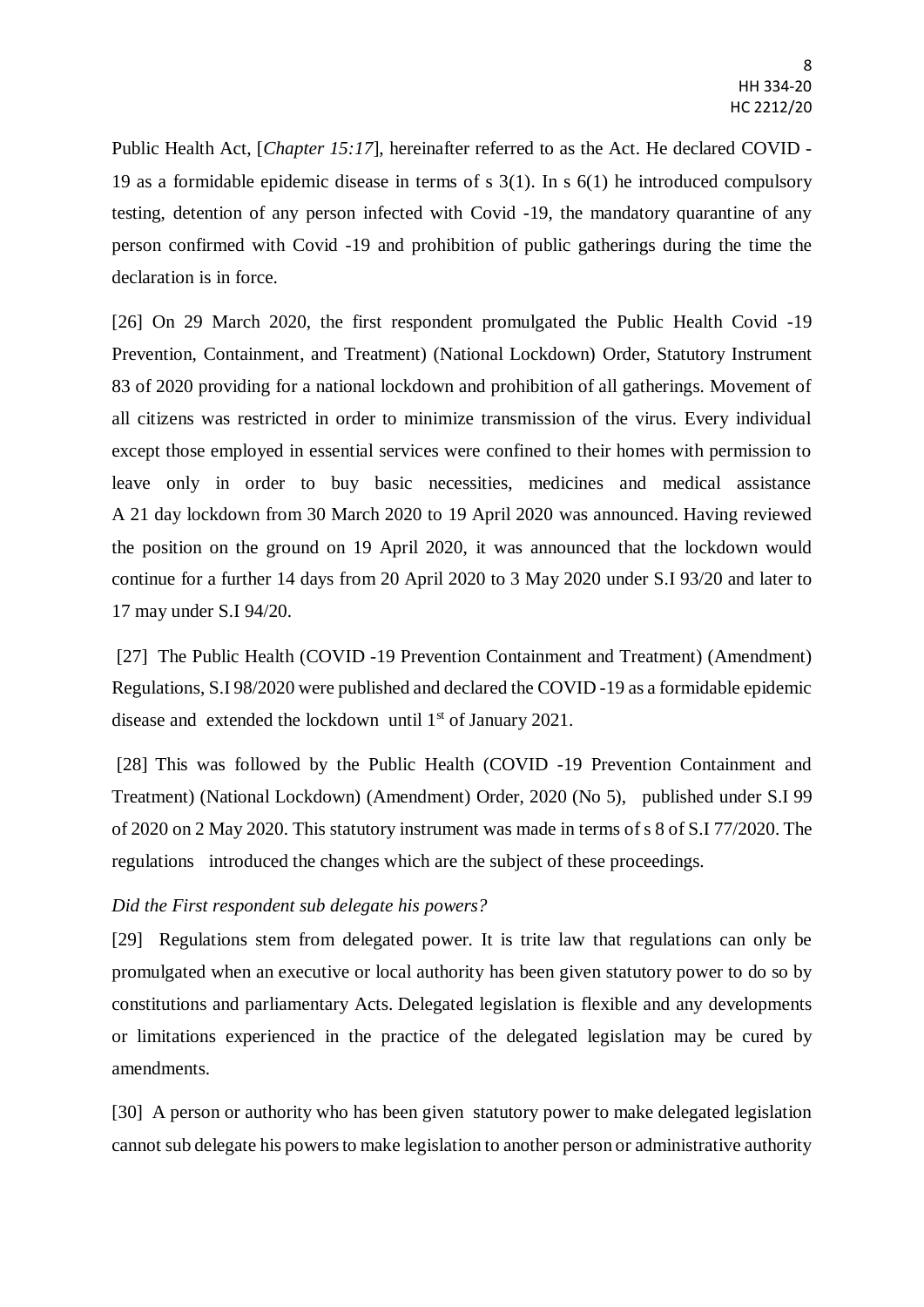without express or implied authority, see *R* v *Burah* (1873) 3 App Cas 889, where the court remarked as follows;

"When parliament delegates legislative powers, those powers cannot without express authorization from parliament be passed on…. to some other body or person".

[31] This principle is explained by the latin maxim *delegatus non potest delegare*. The principle prohibits sub delegation of delegated power without authority to do so. Sub delegated legislation is *ultra vires* the enabling Act where it is promulgated without authority and is invalid.

[32] Statutory Instrument 77/20 stipulates as follows in s 8(1);

"8. (1) In pursuance of the object of these regulations the Minster may (in consultation with the President, and in conformity with any other directions the President may give) by orders published in the Gazette-

(a) impose restrictions….."

The provision goes on to outline the nature of the restrictions that may be imposed. The provision allows the Minister to consult the President and for the President to give directives over the regulations.

[33] Reference to consultation with the President of Zimbabwe does not suggest that the President makes the regulations nor that he makes the regulations together with the first respondent. All things being, one would expect a minister who has been delegated power to make regulations and come up with regulations of this nature, to consult the President of the country regarding the content of the regulations. To consult cannot be to sub delegate nor does consultation entail the making of a thing. There is nowhere in the regulations where the first respondent expressly or impliedly sub delegated his powers to make regulations to the President. There is no evidence of sub delegation of the legislative power reposed on the first respondent.

[34] The fact that the first respondent may have consulted the sixth respondent is neither here nor there. The regulations simply recognize the need to consult the President but the individual who makes the regulations remains the responsible Minister. Section 8 (1) of S.I 77/20 does not vest the power to make regulations in the President and is not *ultra vires* s 134 of the Constitution and s 68 of the Public Health Act. There was no sub delegation of the power conferred upon the first respondent in terms of the Public Health Act. The court opines that the regulations do not become irregular on this basis.

[35] Section 68 does not confine the first respondent to one set of regulations. It enables him to make all such regulations as he deems fit depending on the situation he wishes to address.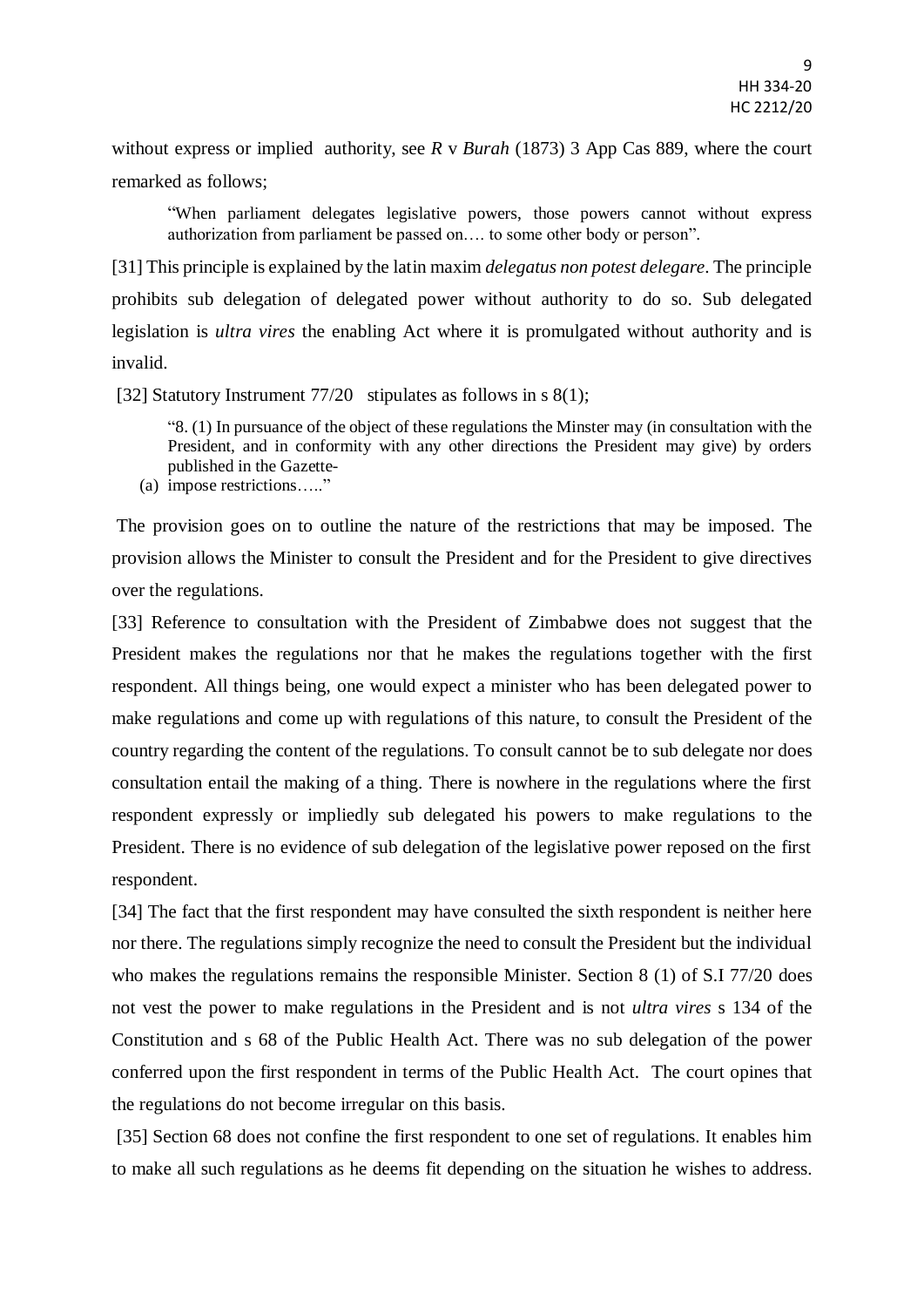No law bars him from amending previous regulations. The first respondent's regulations are regular.

## *International Rights jurisprudence*

[36] A number of international human rights treaties to which Zimbabwe is a party deal with the right to health. Article 16 (2) of the African Charter places responsibility on State parties to;

"take the necessary measures to protect the health of their people and to ensure that they receive medical attention when they are sick.''

[37] Article 12 of the International Covenant on Economic Social and Cultural Rights obliges governments to take effective steps for the "prevention, treatment and control epidemic, endemic, occupational and other diseases".

[38] The Government has an obligation to ensure the realization of the right to health for its citizens. It must ensure that its public heath response to epidemics meets the human rights standards required. A margin (of appreciation) is accorded to authorities which permits them to interfere with the rights of citizens to enable their proper functioning. According to the UN International Covenant on Civil and Political Rights (ICCPR), the measures taken to restrict freedom of movement in a pandemic must be lawful, necessary and proportionate to the legitimate aim.

[39] International rights jurisprudence has laid out a step by step test to establish whether a litigant's rights have been infringed. A court dealing with a case of violation of rights must first determine if the right alleged to have been violated exists at law. If the right exists, it must proceed and determine if there was any interference with the right. If the court finds that there has not been any interference with the right, the matter ends there.

[40] Where there has been some interference with the human rights of a citizen, the court must consider the conduct complained of and determine if it impacted on an individual's rights by preventing him from enjoying the right prescribed at law. The court must consider whether the interference is prescribed at law and carried out in accordance with the law. The measures taken must be based on scientific evidence and be not be arbitrary nor discriminatory in application. The court must enquire if the measures taken pursue a legitimate aim. The interference must be necessary in a democratic society to achieve the objective. If the interference is not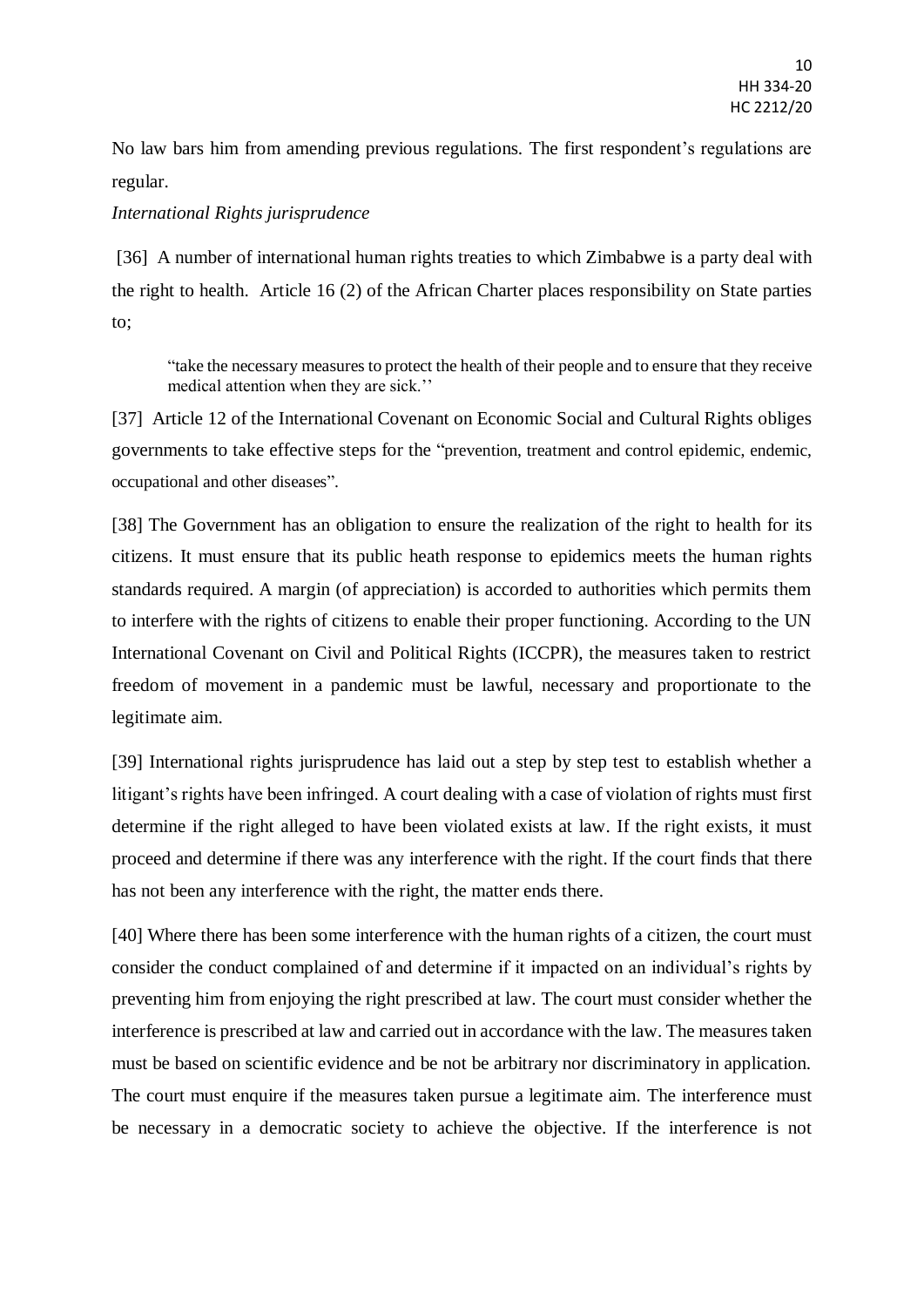prescribed at law, the complainant is entitled to a remedy. This approach was followed in *Khauyeza* v *The Trial Officer and Anor* HH 311/16.

[42] These guidelines take into account the *Siracusa Principles on the Limitation and Derogation of provisions in the ICCPR*. The principles lay down guidelines adopted by the UN Economic and Social Council, 1984.

### *Limitations on rights*

[43] The enjoyment of a human right is not absolute, and may be limited by issues of security, public health, public interest or the need for discipline. Limitations enable governments to effectively carry out their functions. The *Siracusa Principles* give guidance on interpretation of the ICCPR on how restrictions on limitations imposed on human rights to protect public health in public emergencies that threaten the life of a country should be implemented.

[44] The Siracusa principles accept that;

"Public health may be invoked as a ground for limiting certain rights in order to allow a state to take measures dealing with a serious threat to the health of the population or individual members of the population. These measures must be specifically aimed at preventing disease or injury or providing care for the sick and injured."

This principle emphasizes the point that public health suffices as a ground for limiting a person's rights in the face of a serious threat to public health. However, the measures taken must have as their legitimate aim the prevention of disease.

 [45] The guidelines state that no limitation on a right recognized by the ICCPR shall be discriminatory. Any limitation must be provided for by law and must be necessary and based on grounds justifying limitations, respond to a pressing public or social need, pursue a legitimate aim, and be proportional to that aim. States should use no more restrictive means than are required for the achievement of the purpose of the limitation. Every limitation imposed shall be subject to the possibility of a challenge and a remedy against its abusive application.No limitation should be applied in an arbitrary manner and must be subject to review

[46] The guiding principles on limitations have been discussed and applied in numerous human rights cases. In *African Commission on Human and People's rights* v *Republic of Kenya,* Applic 006/12 the court emphasized that the enjoyment of a right may be limited where such a restriction is legitimate, in the public interest, is proportionate and necessary, see. In the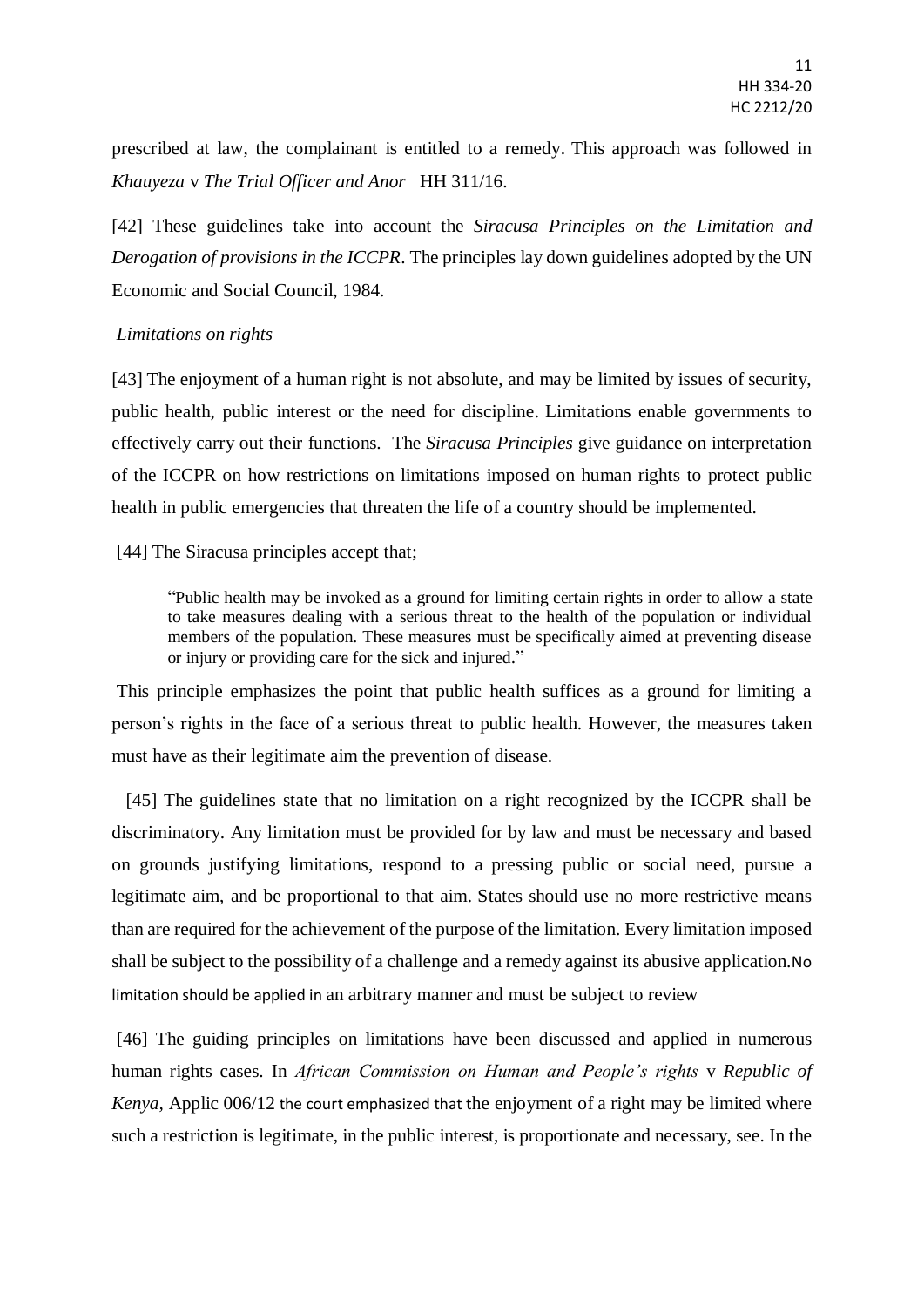case of *Gambia 2000 AHRLR* (ACHPR 2000), the court held that limitations placed on the enjoyment of rights must not make the right illusionary.

[47] Section 86 of the Constitution provides for limitation of rights and freedoms in general. Section 87 of the Constitution allows for limitations to the enjoyment of rights during public emergencies. The fundamental rights and freedoms provided for must be exercised reasonably and with due regard for the rights and freedoms of other persons.

[48] In terms of these provisions, the rights are limited only in terms of a law of general application and to the extent that the limitation is fair, reasonable, necessary and justifiable in a democratic society based on openness, justice, human dignity, equality and freedom, taking into account all relevant factors such as ;

"(a) the nature of the right or freedom concerned;

(b) the purpose of the limitation, in particular whether it is necessary in the interests of defence, public safety, public order, public morality, public health, regional or town planning or the general public interest;

(c) the nature and extent of the limitation;

(d) the need to ensure that the enjoyment of rights and freedoms by any person does not prejudice the rights and freedoms of others;

(e) the relationship between the limitation and its purpose, in particular whether it imposes greater re-strictions on the right or freedom concerned than are necessary to achieve its purpose; and

(f) whether there are any less restrictive means of achieving the purpose of the limitation."

[49] The rights allegedly violated do indeed exist at law as they are provided for in our Constitution. I agree with the applicants that the stay at home restrictions put in place by the regulations have the effect of limiting public gatherings and commercial activity by the informal and transport sector. The applicants are not able to move freely and conduct their business. The applicants have been restricted from operating in a bid to control the spread of the COVID-19. The regulations have the effect of restricting the enjoyment of the rights complained of. There has been interference with the constitutional rights of the applicant's members.

[50] Section 68 grants powers to the Minister during formidable epidemic diseases and conditions and events which are of public health concern to impose and enforce a quarantine and the regulation and restriction of public traffic and of the movements of persons, and other restrictions listed in the section among other matters as the Minister may deem necessary for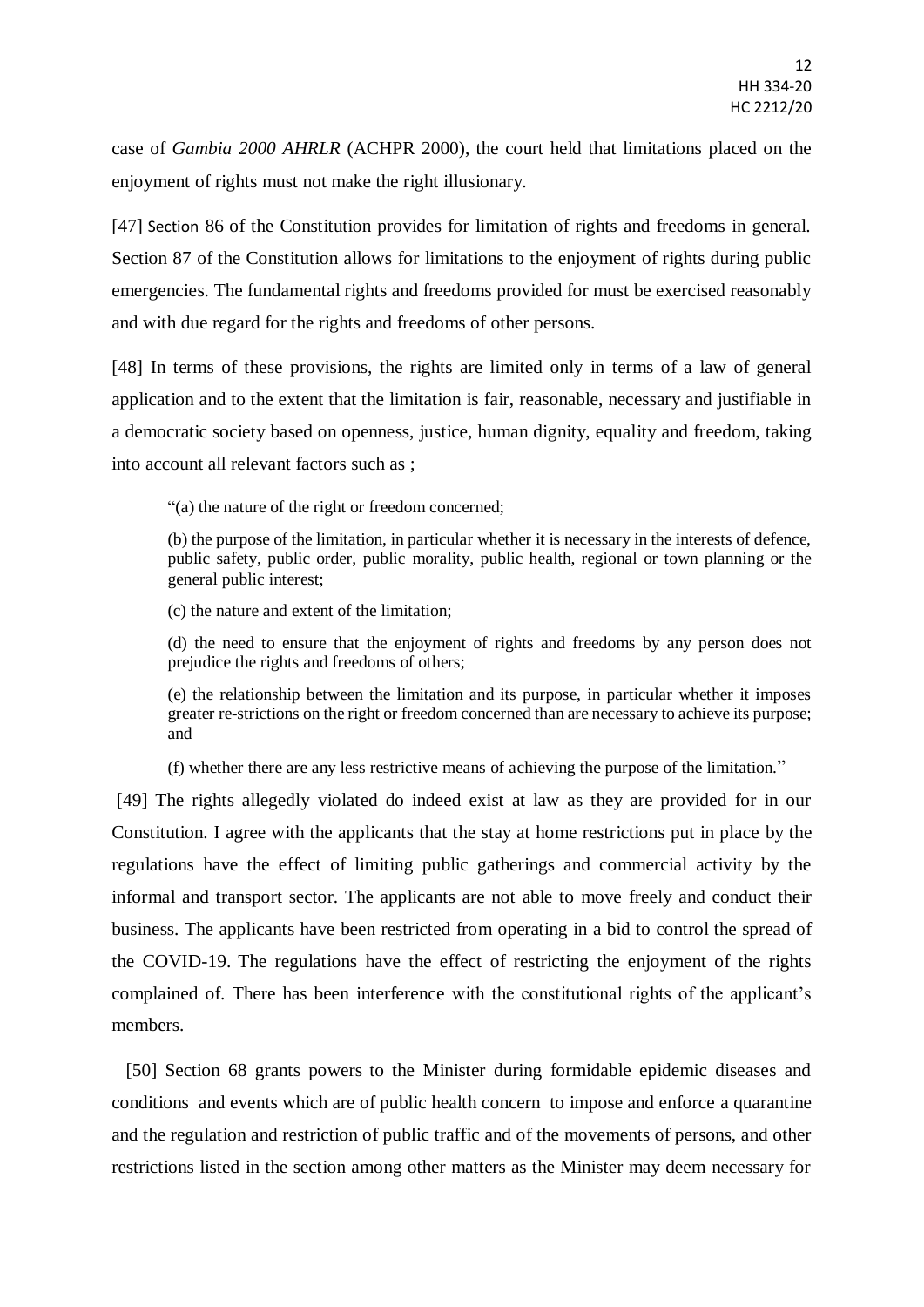preventing the occurrence of such disease or limiting or preventing the spread thereof or for its eradication and generally for the better carrying out and attaining the objects and purposes of the Act. Section 68 empowers the Minister to make regulations on, ''such other matters as the Minister may deem necessary for preventing the occurrence of such disease or limiting or preventing the spread thereof or for its eradication and generally for the better carrying out and attaining the objects and purposes of this Part". The section is wide and gives the first respondent the power to open or close businesses.

[51] The restrictions were employed to facilitate the government's response to the disease. Only essential services are operational. If people are restricted to their homes, the rate of infection will be controlled and the burden on our already overburdened health delivery system lessened.

 [52] The limitations are provided for by law. The restrictions imposed by the regulations on the enjoyment of the rights of the applicants are permitted by the Constitution. This is a public health emergency where enjoyment of rights is limited. The limitations are compatible with the objects and purposes of protecting public health. The court has considered that the limitations have no effect of completely taking away the enjoyment of these rights. There is a health disaster at hand. The limitations are necessary and serve to respond to a pressing public and health need and hence pursue a legitimate aim.

[53] The burden is on an applicant in a matter such as this to show that he has been treated unequally, unfairly and in a discriminatory fashion. Once he has so proved, the burden shifts onto the State to justify the discrimination. The courts have recognized that there can be "objective justification for discrimination", see *Glass* v *UK European Court of Human Rights*, 9 March 2004. The reasons advanced by the State for the discrimination have to be justified. The reason for the limitation must be proportionate and must be for the purposes of pursuing a legitimate aim.

[54] The informal sector poses a risk in the spreading of the COVID -19. The intervention by the government in ordering that the sectors remain under lockdown for the time being is likely to reduce the risk of the spread of the virus. Re-opening the informal sector at this stage may have the effect of fueling the spread of the disease. It will be difficult to monitor the lockdown rules in the informal sector as opposed to the formal sector.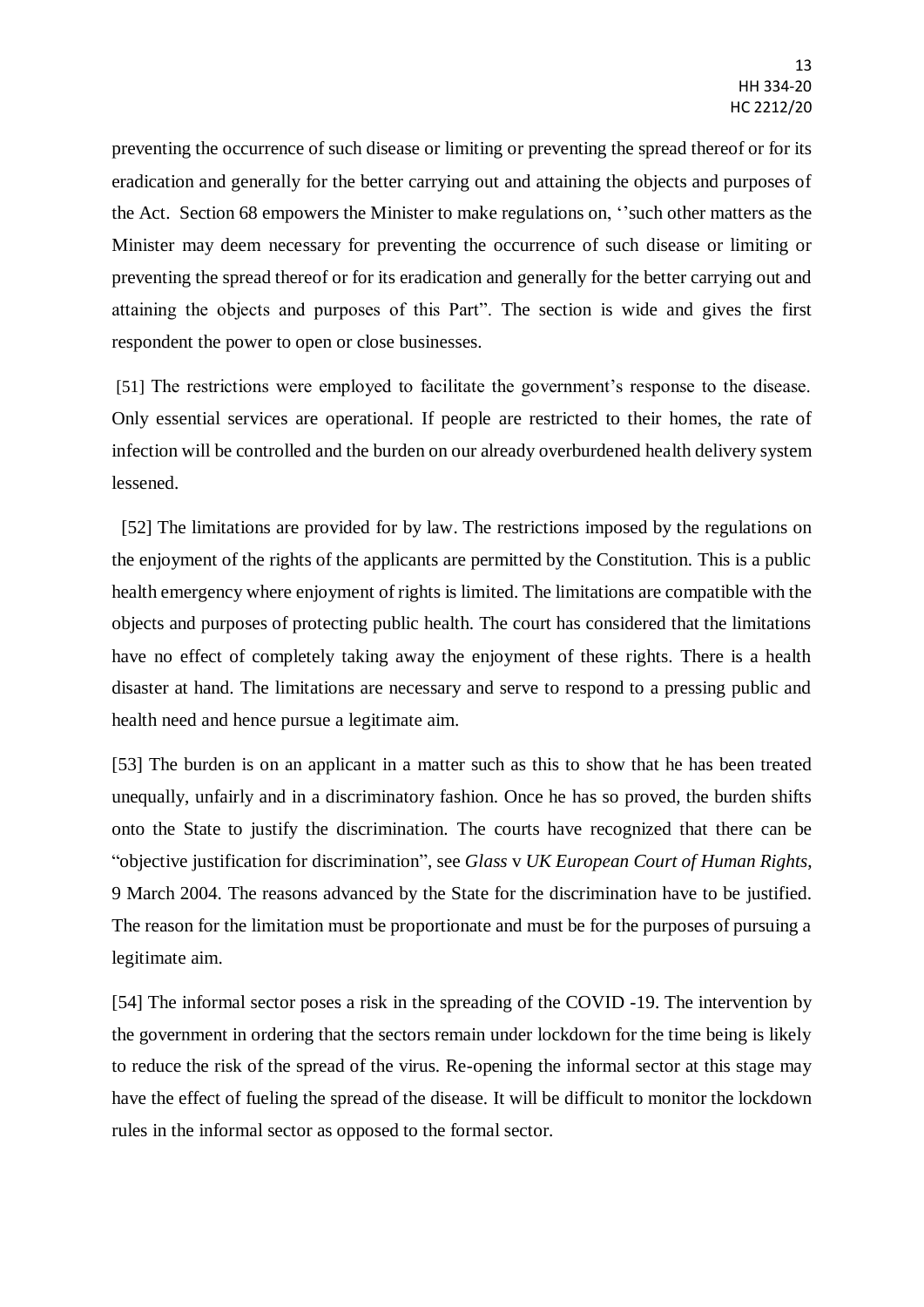[55] There is no discrimination against the omnibus operators and other ordinary buses as they are not barred from operating their buses. The commuter omnibus operators have been called upon to engage and operate under the umbrella of ZUPCO. The strategy is to be to ensure social distancing rules and other requirements of the lockdown rules are enforced and monitored. The respondents expressed a difficulty in enforcing lockdown rules in the informal sector. The first respondent has considered that it is easy to do social distancing in a bus than a commuter omnibus. Some operators have heeded the call. The court takes judicial notice of the fact that there is sizable number of commuter omnibuses and other ordinary buses labelled ZUPCO that are operating under the banner of ZUPCO. The restriction that applies to the informal and transport sectors seeks to achieve a legitimate aim. The applicants' members have chosen not to comply with the requirement that they operate under strict monitoring. Even assuming that the court is not correct that there is no discrimination, the restrictions imposed pursue a legitimate purpose of curbing a pandemic.

[55] The limitations imposed on all the rights of the applicants are proportionate to the aim sought to be achieved. The limitations imposed are necessary in the interests of public safety, public order, public morality, public health and the general public interest. Government is entitled in terms of the Public Health Act to make regulations for lockdown and restriction of movement of people. The enjoyment of rights and freedoms by the applicants will impact negatively and prejudice the rights and freedoms of other citizens as the relaxation of the restrictions will fuel the disease. There is a need to balance the applicants' entitlement and responsibility of Government in terms of the Public Health Act and the constitutional liberties provided for in the Constitution.

[56] The measures taken by the government are rational measures to achieve the desired purpose. They serve to protect the rights of every citizen to life, dignity and a safe environment. The limitations have no effect of completely taking away the enjoyment of these rights. The restrictions on applicants' rights become lawful because they are imposed for legitimate purposes .It is necessary that these rights be enjoyed restrictively during lockdown.

[57] The COVID -19 constitutes a serious public threat .It poses a threat to mankind. The limitation on rights is necessary and reasonable for the containment of the Covid -19 pandemic given the magnitude of the disease. It is necessary that these rights be enjoyed restrictively during the lockdown.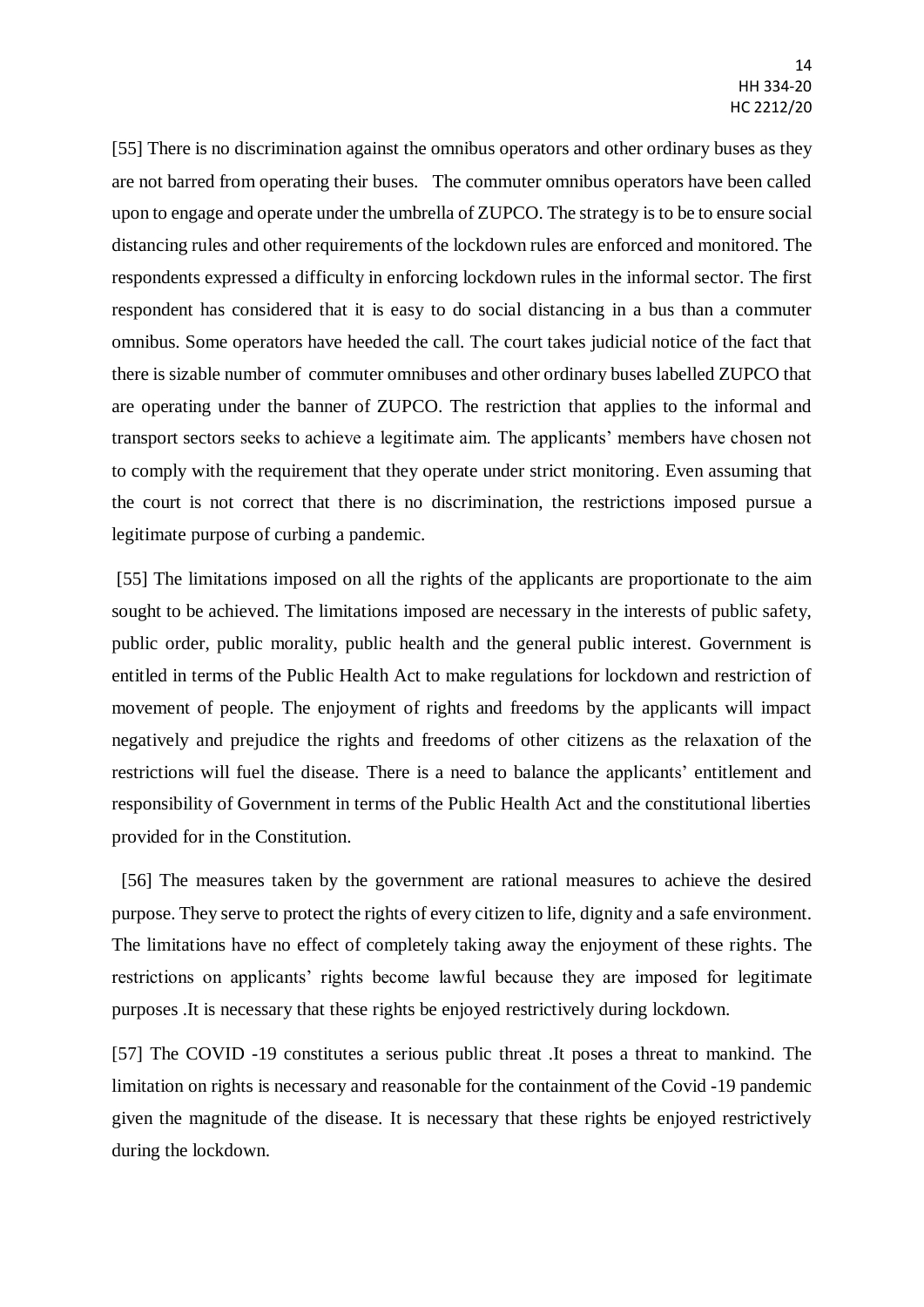[58] Government has the responsibility to put in place measures to contain the Covid -19 pandemic which goal is legitimate. The appearance is that Zimbabwe may be entering a second wave of the pandemic as the infections are on the increase. The respondents have an obligation to plan for the epidemic and should be afforded the opportunity to do so without interference. It is not the business of the court to interfere with government policy. The Government has the right to govern. It must be afforded an opportunity to govern and plan for the epidemic and put in place adequate measures for the containment of the disease.

[59] If the informal and transport sector are reopen, to allow the operation of registered transporters to ferry passengers and the informal sector to reopen their businesses when the respondents have no capacity to monitor their activities, the development will fuel the pandemic. The restrictions are necessary in a democratic society to protect the health of all citizens. They restrictions in place are not arbitrary or discriminatory in their application and are subject to review. The measures put in place are proportionate to the good that the respondents seek to achieve. There is no other lesser alternative effective remedy that is less restrictive to achieve the same objective. The interference is commensurate with the threat posed.

[60] I must conclude that the Covid -19 is a deadly pandemic and is not an ordinary flue pandemic. It calls for drastic measures. If the economy is reopened in a rush and without proper considerations, the spread of the disease is likely to be accelerated. It would be irresponsible of the court to accede to the request of the applicants at this juncture, when one considers that the pandemic rages on. Without any no know how on how to fight the disease with no cure and vaccine in sight, the consequences of such an approach would be disastrous.

[61] The applicants are not taking this epidemic seriously. They have tried to downplay the severity of the pandemic. If this disease is going to be defeated, that will only happen with the cooperation of everyone concerned, and that must happen despite all odds. People must be united in order to fight this scourge. We must all be part of the solution. Sentiments of *Abhijit Nasker* an international bestselling author of a number of books, are pertinent. He has said;

"The holy trinity of tackling a crisis is unity, faith and sacrifice. We must stay united as humans above all else, we must have faith in ourselves and in each other and we must sacrifice our selfobsession"

[62] The restrictions imposed by the Government are rational, reasonable and justifiable in the circumstances. No just cause has been shown for the relief sought. The applicants have not shown an entitlement to the interim order sought.